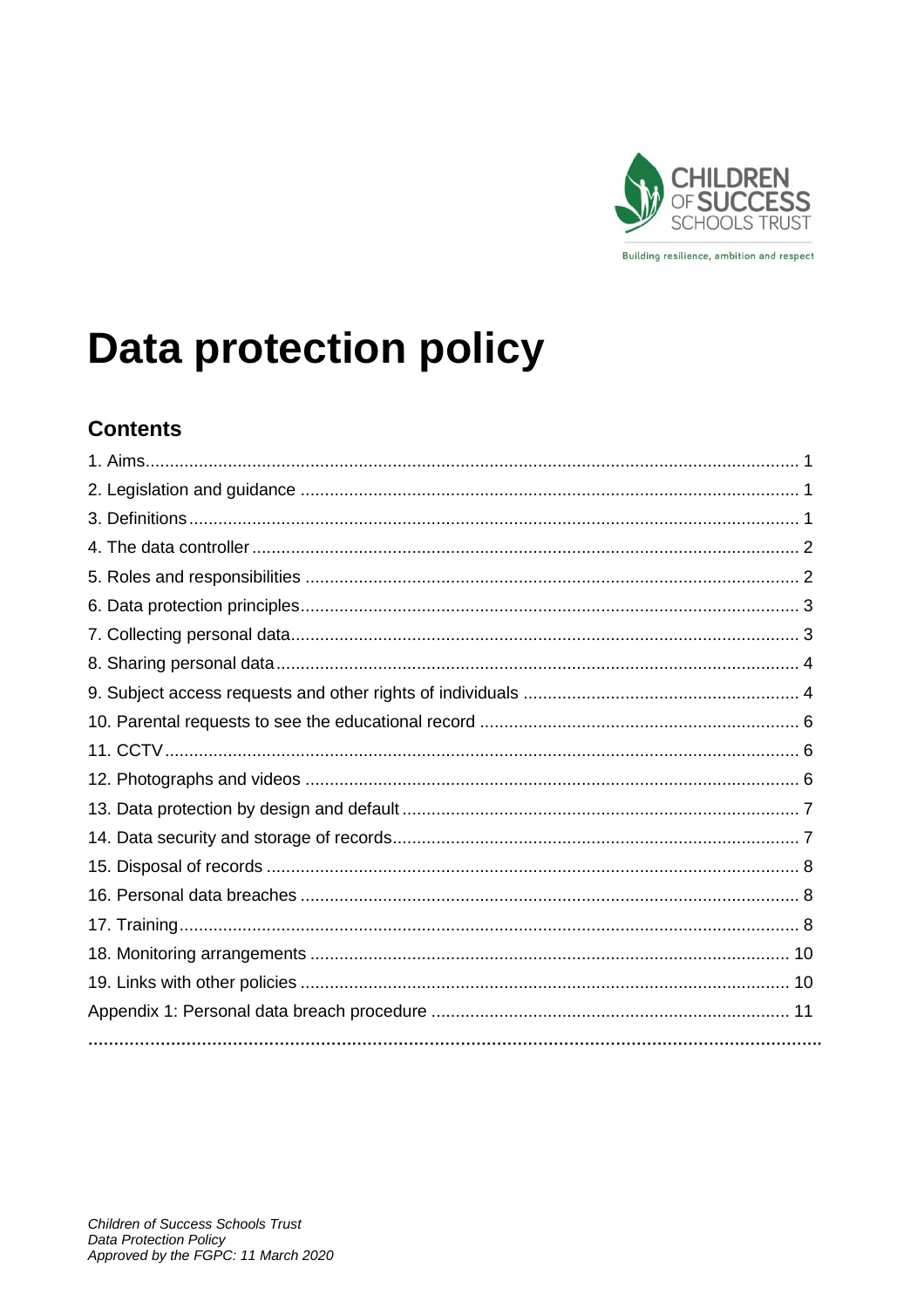# **1. Aims**

The School aims to ensure that all personal data collected about staff, pupils, parents, governors, visitors and other individuals is collected, stored and processed in accordance with the [General Data Protection](http://data.consilium.europa.eu/doc/document/ST-5419-2016-INIT/en/pdf)  [Regulation \(GDPR\)](http://data.consilium.europa.eu/doc/document/ST-5419-2016-INIT/en/pdf) and the expected provisions of the Data Protection Act 2018 (DPA 2018) as set out in the [Data Protection Bill.](https://publications.parliament.uk/pa/bills/cbill/2017-2019/0153/18153.pdf)

This policy applies to all personal data, regardless of whether it is in paper or electronic format.

# **2. Legislation and guidance**

This policy meets the requirements of the GDPR and the expected provisions of the DPA 2018. It is based on guidance published by the Information Commissioner's Office (ICO) on the [GDPR](https://ico.org.uk/for-organisations/guide-to-the-general-data-protection-regulation-gdpr/) and the ICO's [code of](https://ico.org.uk/media/for-organisations/documents/2014223/subject-access-code-of-practice.pdf)  [practice for subject access requests.](https://ico.org.uk/media/for-organisations/documents/2014223/subject-access-code-of-practice.pdf)

It also reflects the ICO's [code of practice](https://ico.org.uk/media/for-organisations/documents/1542/cctv-code-of-practice.pdf) for the use of surveillance cameras and personal information.

In addition, this policy complies with our Funding Agreement and our Articles of association.

| <b>Term</b>                         | <b>Definition</b>                                                                                                                               |
|-------------------------------------|-------------------------------------------------------------------------------------------------------------------------------------------------|
| Personal data                       | Any information relating to an identified, or<br>identifiable, individual.                                                                      |
|                                     | This may include the individual's:                                                                                                              |
|                                     | Name (including initials)                                                                                                                       |
|                                     | Identification number<br>$\bullet$                                                                                                              |
|                                     | Location data                                                                                                                                   |
|                                     | Online identifier, such as a username                                                                                                           |
|                                     | It may also include factors specific to the<br>individual's physical, physiological, genetic,<br>mental, economic, cultural or social identity. |
| Special categories of personal data | Personal data which is more sensitive and so<br>needs more protection, including information<br>about an individual's:                          |
|                                     | Racial or ethnic origin<br>$\bullet$                                                                                                            |
|                                     | Political opinions<br>$\bullet$                                                                                                                 |
|                                     | Religious or philosophical beliefs<br>$\bullet$                                                                                                 |
|                                     | Trade union membership<br>$\bullet$                                                                                                             |
|                                     | Genetics<br>$\bullet$                                                                                                                           |
|                                     | Biometrics (such as fingerprints, retina<br>$\bullet$<br>and iris patterns), where used for<br>identification purposes                          |
|                                     | Health - physical or mental<br>$\bullet$                                                                                                        |
|                                     | Sex life or sexual orientation                                                                                                                  |
| <b>Processing</b>                   | Anything done to personal data, such as<br>collecting, recording, organising, structuring,                                                      |

# **3. Definitions**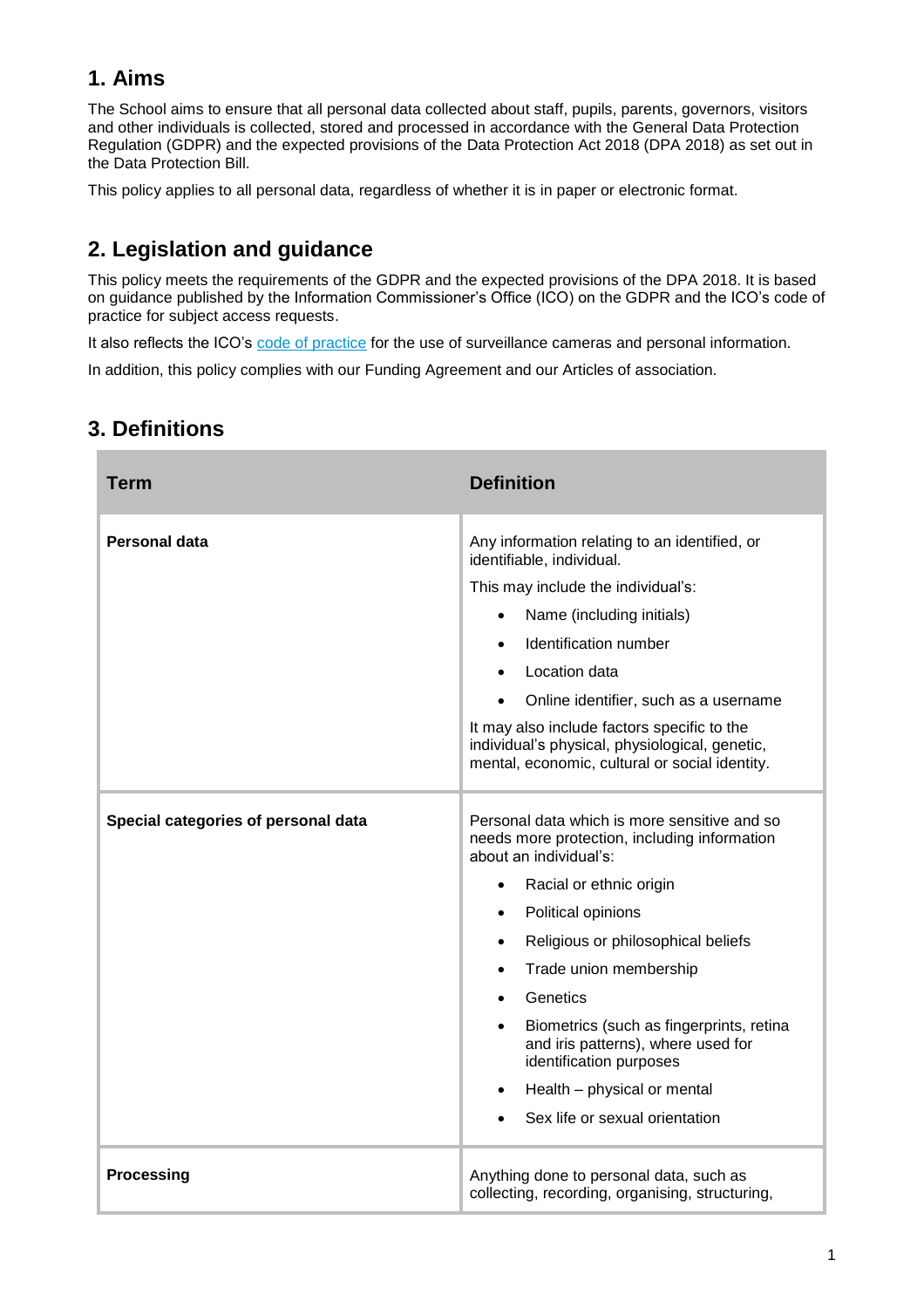|                      | storing, adapting, altering, retrieving, using,<br>disseminating, erasing or destroying.<br>Processing can be automated or manual.                      |
|----------------------|---------------------------------------------------------------------------------------------------------------------------------------------------------|
| Data subject         | The identified or identifiable individual whose<br>personal data is held or processed.                                                                  |
| Data controller      | A person or organisation that determines the<br>purposes and the means of processing of<br>personal data.                                               |
| Data processor       | A person or other body, other than an employee<br>of the data controller, who processes personal<br>data on behalf of the data controller.              |
| Personal data breach | A breach of security leading to the accidental or<br>unlawful destruction, loss, alteration, unauthorised<br>disclosure of, or access to personal data. |

# **4. The data controller**

Our school processes personal data relating to parents, pupils, staff, governors, visitors and others, and therefore is a data controller.

The school is registered as a data controller with the ICO and will renew this registration annually or as otherwise legally required.

# **5. Roles and responsibilities**

This policy applies to **all staff** employed by our school, and to external organisations or individuals working on our behalf. Staff who do not comply with this policy may face disciplinary action.

#### **5.1 School Community Group**

The School Community Group has overall responsibility for ensuring that our school complies with all relevant data protection obligations.

#### **5.2 Data protection officer**

The data protection officer (DPO) is responsible for overseeing the implementation of this policy, monitoring our compliance with data protection law and developing related policies and guidelines where applicable.

S/he will provide an annual report of their activities directly to the governing board and, where relevant, report to the board their advice and recommendations on school data protection issues.

The DPO is also the first point of contact for individuals whose data the school processes and for the ICO.

Full details of the DPO's responsibilities are set out in their job description.

Our DPO and their contact details are attached in Appendix 2.

#### **5.3 Head of School**

The Head of School acts as the representative of the data controller on a day-to-day basis.

#### **5.4 All staff**

Staff are responsible for:

Collecting, storing and processing any personal data in accordance with this policy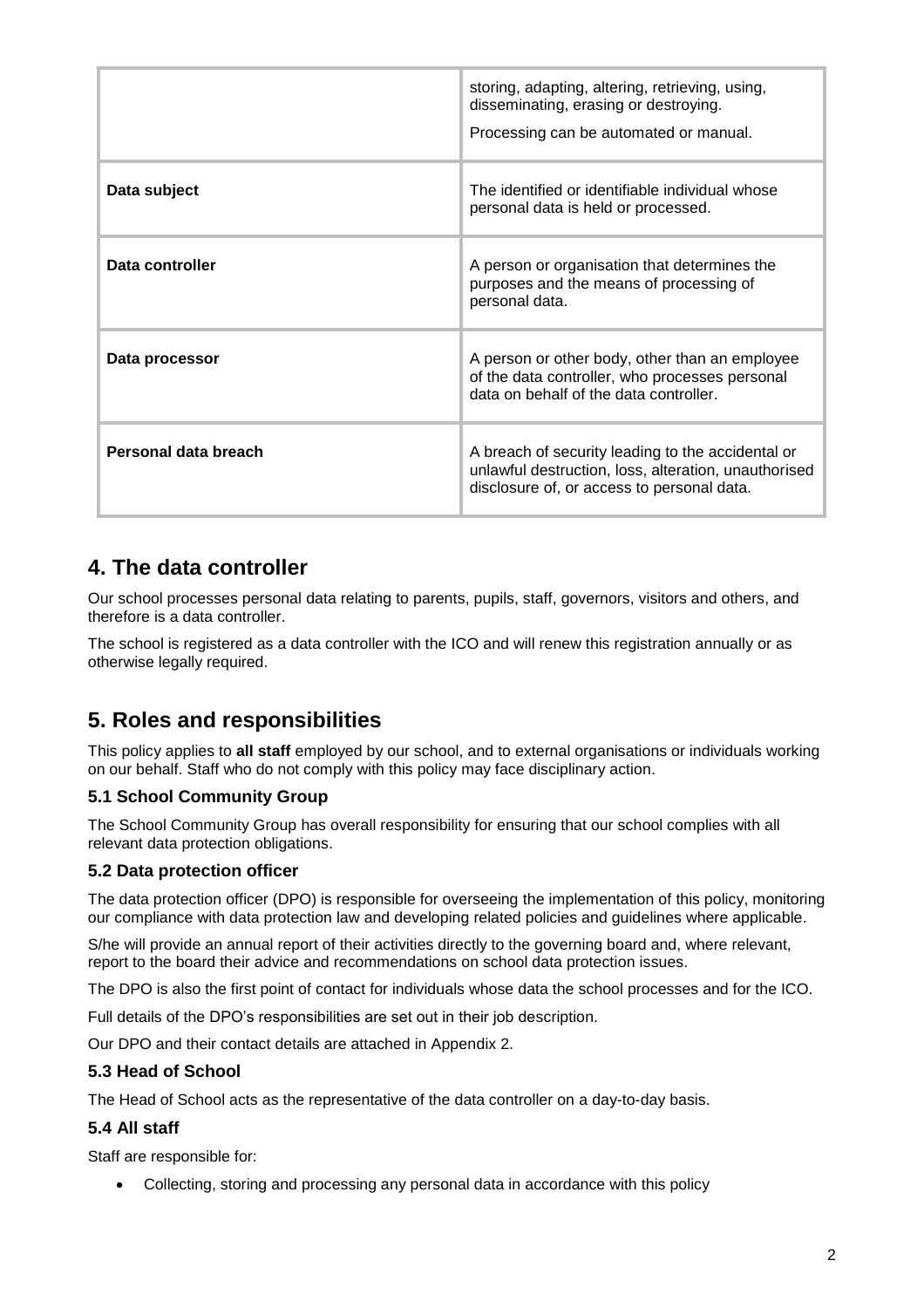- Informing the school of any changes to their personal data, such as a change of address
- Contacting the DPO in the following circumstances:
	- $\circ$  With any questions about the operation of this policy, data protection law, retaining personal data or keeping personal data secure
	- o If they have any concerns that this policy is not being followed
	- $\circ$  If they are unsure whether or not they have a lawful basis to use personal data in a particular way
	- $\circ$  If they need to rely on or capture consent, draft a privacy notice, deal with data protection rights invoked by an individual, or transfer personal data outside the European Economic Area
	- o If there has been a data breach
	- $\circ$  Whenever they are engaging in a new activity that may affect the privacy rights of individuals
	- $\circ$  If they need help with any contracts or sharing personal data with third parties

### **6. Data protection principles**

The GDPR is based on data protection principles that our school must comply with.

The principles say that personal data must be:

- Processed lawfully, fairly and in a transparent manner
- Collected for specified, explicit and legitimate purposes
- Adequate, relevant and limited to what is necessary to fulfil the purposes for which it is processed
- Accurate and, where necessary, kept up to date
- Kept for no longer than is necessary for the purposes for which it is processed
- Processed in a way that ensures it is appropriately secure

This policy sets out how the school aims to comply with these principles.

# **7. Collecting personal data**

#### **7.1 Lawfulness, fairness and transparency**

We will only process personal data where we have one of 6 'lawful bases' (legal reasons) to do so under data protection law:

- The data needs to be processed so that the school can **fulfil a contract** with the individual, or the individual has asked the school to take specific steps before entering into a contract
- The data needs to be processed so that the school can **comply with a legal obligation**
- The data needs to be processed to ensure the **vital interests** of the individual e.g. to protect someone's life
- The data needs to be processed so that the school, as a public authority, can perform a task **in the public interest,** and carry out its official functions
- The data needs to be processed for the **legitimate interests** of the school or a third party (provided the individual's rights and freedoms are not overridden)
- The individual (or their parent/carer when appropriate in the case of a pupil) has freely given clear **consent**

For special categories of personal data, we will also meet one of the special category conditions for processing which are set out in the GDPR and Data Protection Act 2018.

If we offer online services to pupils, such as classroom apps, and we intend to rely on consent as a basis for processing, we will get parental consent (except for online counselling and preventive services).

#### **7.2 Limitation, minimisation and accuracy**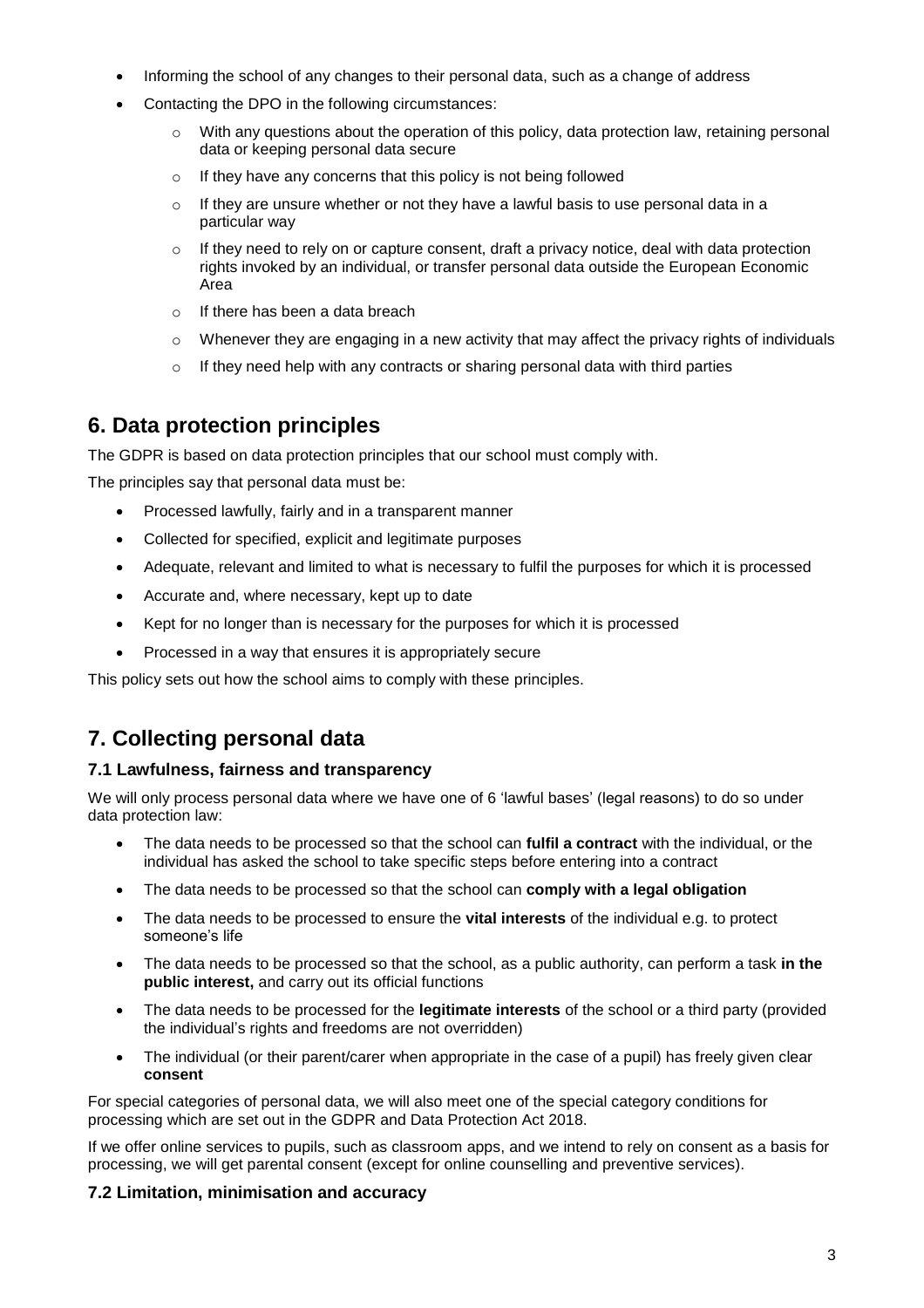We will only collect personal data for specified, explicit and legitimate reasons. We will explain these reasons to the individuals when we first collect their data.

If we want to use personal data for reasons other than those given when we first obtained it, we will inform the individuals concerned before we do so, and seek consent where necessary.

Staff must only process personal data where it is necessary in order to do their jobs.

When staff no longer need the personal data they hold, they must ensure it is deleted or anonymised. This will be done in accordance with the school's record retention schedule.

Staff and parents will be requested annually to check their standing data held by the school which as name, address, contacts etc.

### **8. Sharing personal data**

We will not normally share personal data with anyone else, but may do so where:

- There is an issue with a pupil or parent/carer that puts the safety of our staff at risk
- We need to liaise with other agencies we will seek consent as necessary before doing this
- Our suppliers or contractors need data to enable us to provide services to our staff and pupils for example, IT companies. When doing this, we will:
	- $\circ$  Only appoint suppliers or contractors which can provide sufficient guarantees that they comply with data protection law
	- $\circ$  Establish a data sharing agreement with the supplier or contractor, either in the contract or as a standalone agreement, to ensure the fair and lawful processing of any personal data we share
	- $\circ$  Only share data that the supplier or contractor needs to carry out their service, and information necessary to keep them safe while working with us

We will also share personal data with law enforcement and government bodies where we are legally required to do so, including for:

- The prevention or detection of crime and/or fraud
- The apprehension or prosecution of offenders
- The assessment or collection of tax owed to HMRC
- In connection with legal proceedings
- Where the disclosure is required to satisfy our safeguarding obligations
- Research and statistical purposes, as long as personal data is sufficiently anonymised or consent has been provided

We may also share personal data with emergency services and local authorities to help them to respond to an emergency situation that affects any of our pupils or staff.

Where we transfer personal data to a country or territory outside the European Economic Area, we will do so in accordance with data protection law.

### **9. Subject access requests and other rights of individuals**

#### **9.1 Subject access requests**

Individuals have a right to make a 'subject access request' to gain access to personal information that the school holds about them. This includes:

- Confirmation that their personal data is being processed
- Access to a copy of the data
- The purposes of the data processing
- The categories of personal data concerned
- Who the data has been, or will be, shared with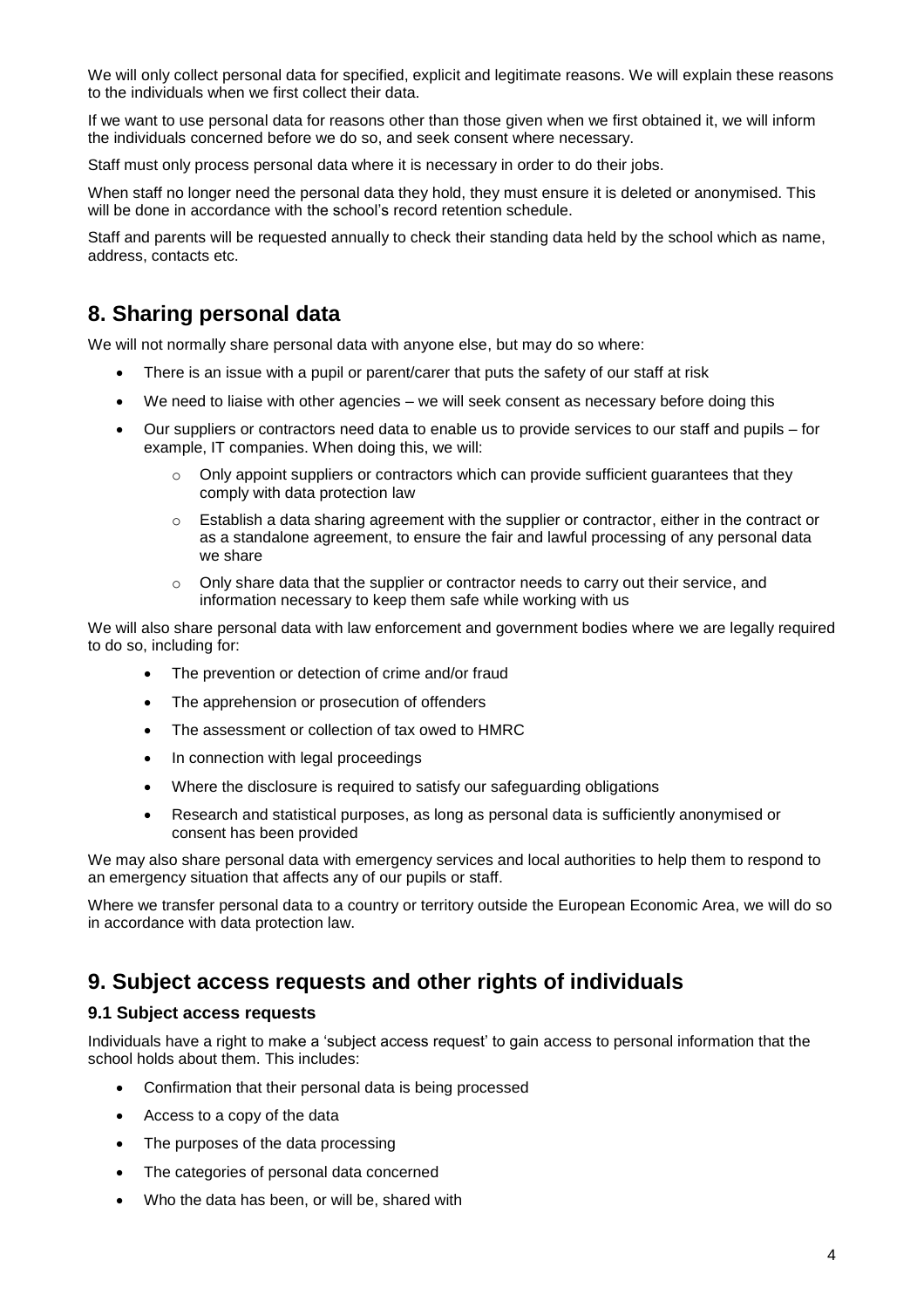- How long the data will be stored for, or if this isn't possible, the criteria used to determine this period
- The source of the data, if not the individual
- Whether any automated decision-making is being applied to their data, and what the significance and consequences of this might be for the individual

Subject access requests must be submitted in writing, either by letter, email or fax to the DPO. They should include:

- Name of individual
- Correspondence address
- Contact number and email address
- Details of the information requested

If staff receive a subject access request they must immediately forward it to the DPO.

#### **9.2 Children and subject access requests**

Personal data about a child belongs to that child, and not the child's parents or carers. For a parent or carer to make a subject access request with respect to their child, the child must either be unable to understand their rights and the implications of a subject access request, or have given their consent.

Children below the age of 12 are generally not regarded to be mature enough to understand their rights and the implications of a subject access request. Therefore, most subject access requests from parents or carers of pupils at our school may be granted without the express permission of the pupil. This is not a rule and a pupil's ability to understand their rights will always be judged on a case-by-case basis.

#### **9.3 Responding to subject access requests**

When responding to requests, we:

- may ask the individual to provide 2 forms of identification,
- may contact the individual via phone to confirm the request was made,
- will respond without delay and within 1 month of receipt of the request,
- will provide the information free of charge, and
- may tell the individual we will comply within 3 months of receipt of the request, where a request is complex or numerous. We will inform the individual of this within 1 month, and explain why the extension is necessary.

We will not disclose information if it:

- might cause serious harm to the physical or mental health of the pupil or another individual,
- would reveal that the child is at risk of abuse, where the disclosure of that information would not be in the child's best interests,
- Is contained in adoption or parental order records, or
- Is given to a court in proceedings concerning the child.

If the request is unfounded or excessive, we may refuse to act on it, or charge a reasonable fee which takes into account administrative costs.

A request will be deemed to be unfounded or excessive if it is repetitive, or asks for further copies of the same information.

When we refuse a request, we will tell the individual why, and tell them they have the right to complain to the ICO.

#### **9.4 Other data protection rights of the individual**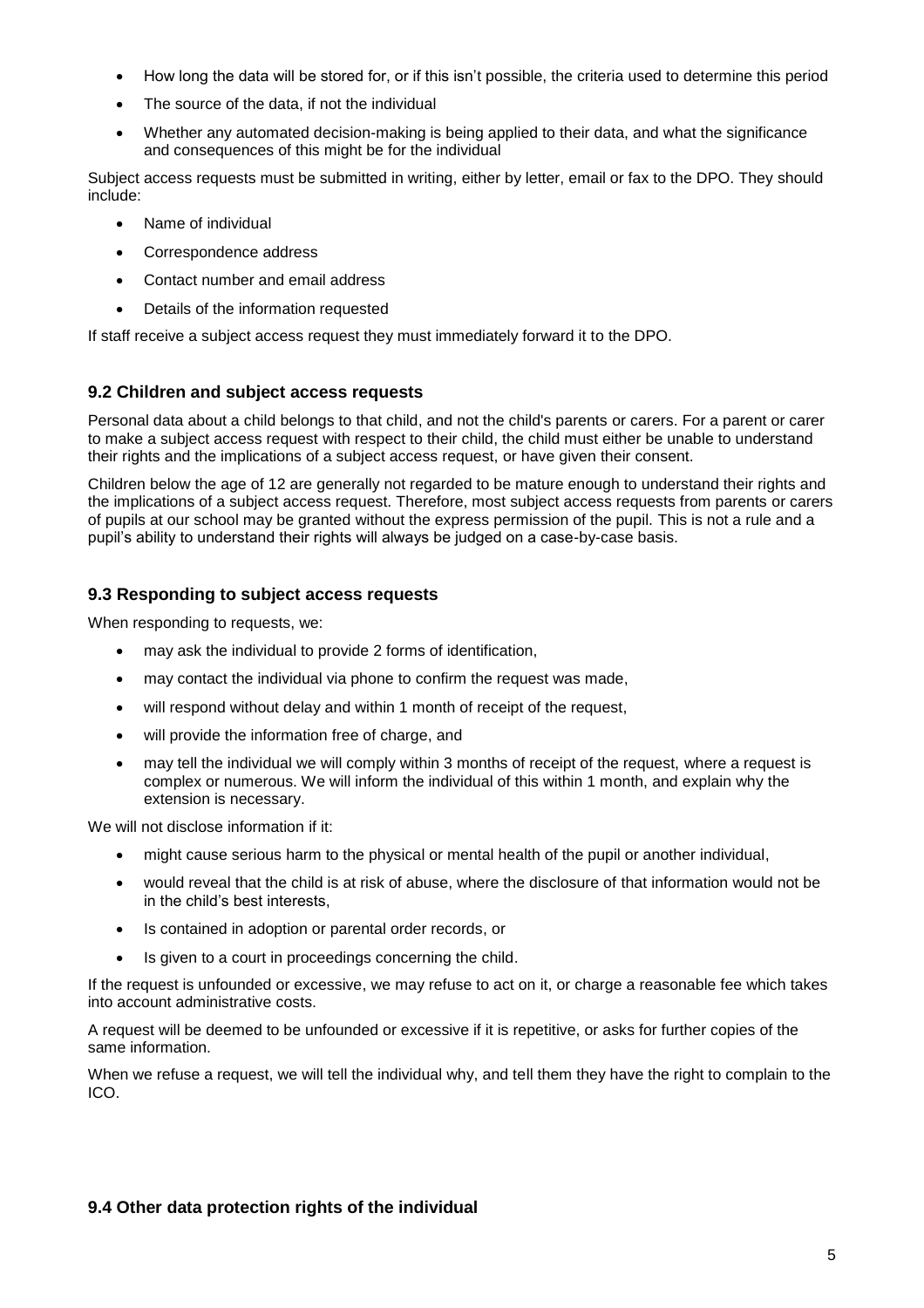In addition to the right to make a subject access request (see above), and to receive information when we are collecting their data about how we use and process it (see section 7), individuals also have the right to:

- withdraw their consent to processing at any time,
- ask us to rectify, erase or restrict processing of their personal data, or object to the processing of it (in certain circumstances),
- prevent use of their personal data for direct marketing,
- challenge processing which has been justified on the basis of public interest,
- request a copy of agreements under which their personal data is transferred outside of the European Economic Area,
- object to decisions based solely on automated decision making or profiling (decisions taken with no human involvement, that might negatively affect them),
- prevent processing that is likely to cause damage or distress,
- be notified of a data breach in certain circumstances,
- make a complaint to the ICO, or
- ask for their personal data to be transferred to a third party in a structured, commonly used and machine-readable format (in certain circumstances)

Individuals should submit any request to exercise these rights to the DPO. If staff receive such a request, they must immediately forward it to the DPO.

### **10. Parental requests to see the educational record**

The Trust believes that parents, or those with parental responsibility, should have reasonable free access to their child's educational record (which includes most information about a pupil) within 15 school days of receipt of a written request.

# **11. CCTV**

We use CCTV in various locations around the school site to ensure it remains safe. We will adhere to the ICO's [code of practice](https://ico.org.uk/media/for-organisations/documents/1542/cctv-code-of-practice.pdf) for the use of CCTV.

We do not need to ask individuals' permission to use CCTV, but we make it clear where individuals are being recorded. Security cameras are clearly visible and accompanied by prominent signs explaining that CCTV is in use.

Any enquiries about the CCTV system should be directed to the Trust Services Manager.

### **12. Photographs and videos**

As part of our school activities, we may take photographs and record images of individuals within our school.

We will obtain written consent from parents/carers for photographs and videos to be taken of their child for communication, marketing and promotional materials. We will clearly explain how the photograph and/or video will be used to both the parent/carer and pupil.

Uses may include:

- Within school on notice boards and in school magazines, brochures, newsletters, etc.
- Outside of school by external agencies such as the school photographer, newspapers, campaigns
- Online on our school website or social media pages

Consent can be refused or withdrawn at any time. If consent is withdrawn, we will delete the photograph or video and not distribute it further.

When using photographs and videos in this way we will not accompany them with any other personal information about the child, to ensure they cannot be identified.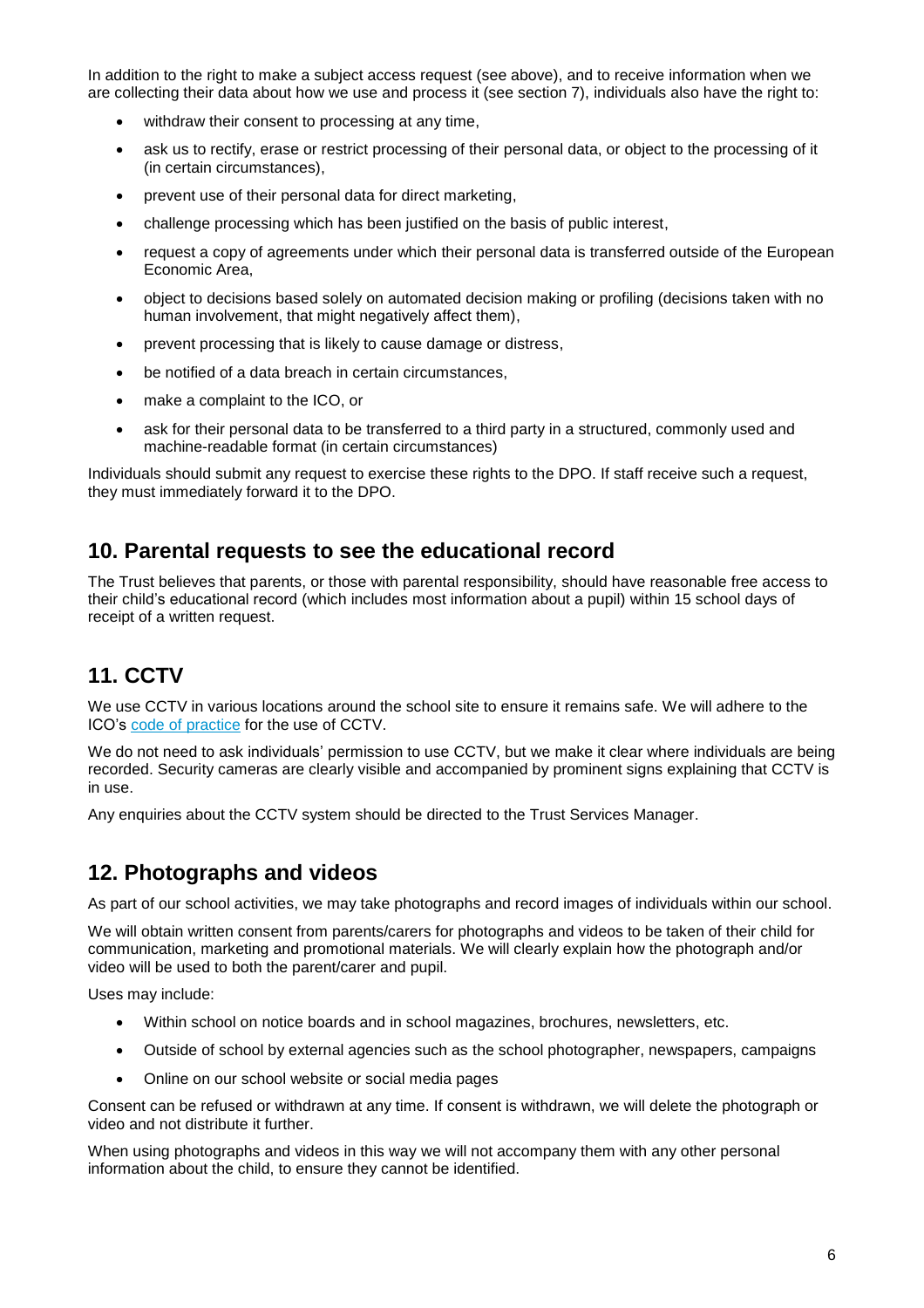# **13. Data protection by design and default**

We will put measures in place to show that we have integrated data protection into all of our data processing activities, including:

- Appointing a suitably qualified DPO, and ensuring they have the necessary resources to fulfil their duties and maintain their expert knowledge
- Only processing personal data that is necessary for each specific purpose of processing, and always in line with the data protection principles set out in relevant data protection law (see section 6)
- Completing privacy impact assessments where the school's processing of personal data presents a high risk to rights and freedoms of individuals, and when introducing new technologies (the DPO will advise on this process)
- Integrating data protection into internal documents including this policy, any related policies and privacy notices
- Regularly training members of staff on data protection law, this policy, any related policies and any other data protection matters; we will also keep a record of attendance
- Regularly conducting reviews and audits to test our privacy measures and make sure we are compliant
- Maintaining records of our processing activities, including:
	- $\circ$  For the benefit of data subjects, making available the name and contact details of our school and DPO and all information we are required to share about how we use and process their personal data (via our privacy notices)
	- $\circ$  For all personal data that we hold, maintaining an internal record of the type of data, data subject, how and why we are using the data, any third-party recipients, how and why we are storing the data, retention periods and how we are keeping the data secure

# **14. Data security and storage of records**

We will protect personal data and keep it safe from unauthorised or unlawful access, alteration, processing or disclosure, and against accidental or unlawful loss, destruction or damage.

In particular:

- Paper-based records and portable electronic devices, such as laptops and hard drives that contain personal data are kept under lock and key when not in use
- Papers containing confidential personal data must not be left on office and classroom desks, on staffroom tables, pinned to notice/display boards, or left anywhere else where there is general access
- Where personal information needs to be taken off site, staff must sign it in and out from the school office
- Passwords that are at least 8 characters long containing letters and numbers are used to access school computers, laptops and other electronic devices. Staff and pupils are reminded to change their passwords at regular intervals
- Encryption software is used to protect all portable devices and removable media, such as laptops and USB devices
- Staff, pupils or governors who store personal information on their personal devices are expected to follow the same security procedures as for school-owned equipment (see our E-safety Policy and our acceptable use policy)
- Where we need to share personal data with a third party, we carry out due diligence and take reasonable steps to ensure it is stored securely and adequately protected (see section 8)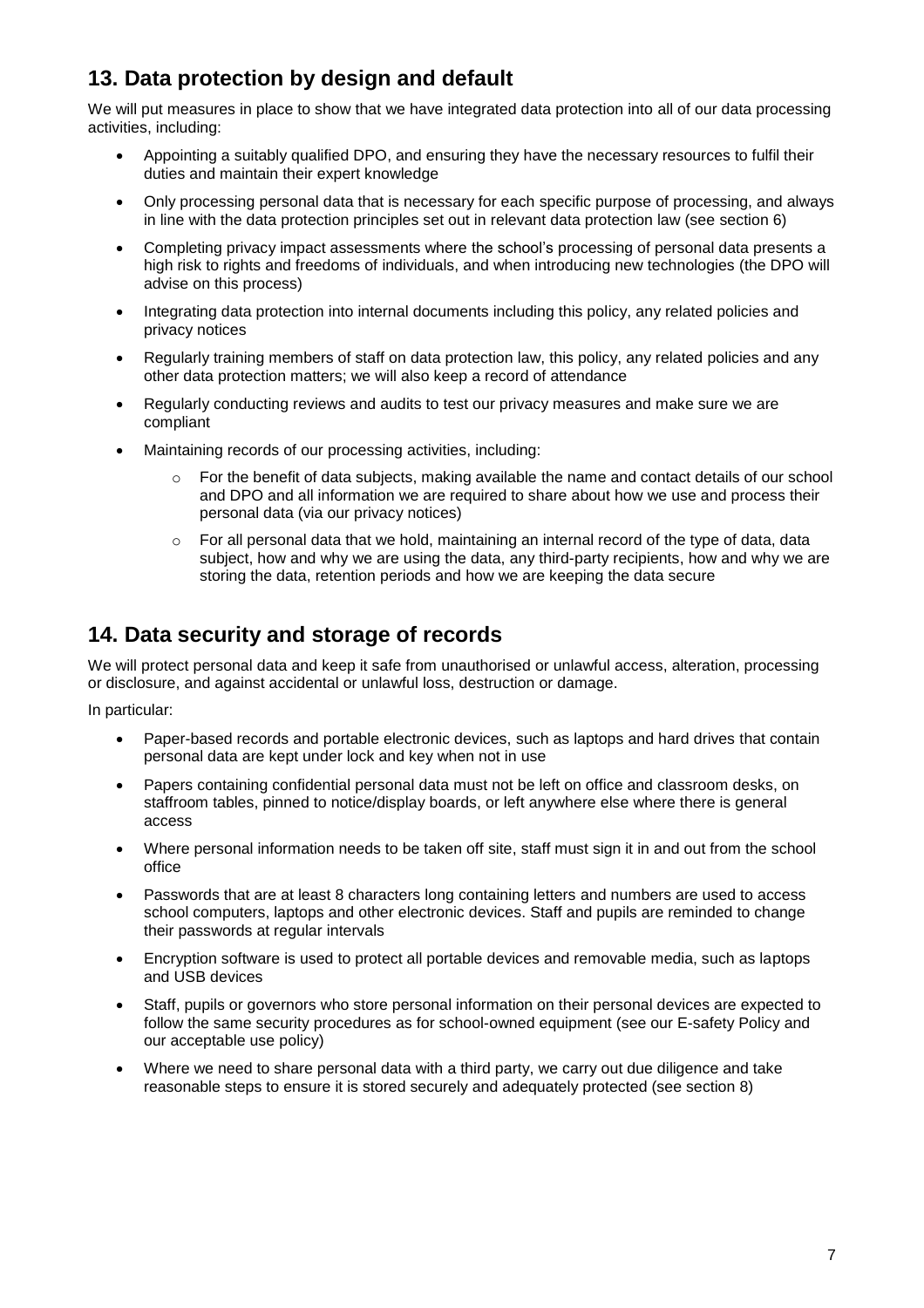# **15. Disposal of records**

Personal data that is no longer needed will be disposed of securely. Personal data that has become inaccurate or out of date will also be disposed of securely, where we cannot or do not need to rectify or update it.

For example, we will shred or incinerate paper-based records, and overwrite or delete electronic files. We may also use a third party to safely dispose of records on the school's behalf. If we do so, we will require the third party to provide sufficient guarantees that it complies with data protection law.

# **16. Personal data breaches**

The school will make all reasonable endeavours to ensure that there are no personal data breaches.

In the unlikely event of a suspected data breach, we will follow the procedure set out in Appendix 1.

When appropriate, we will report the data breach to the ICO within 72 hours. Such breaches in a school context may include, but are not limited to:

- A non-anonymised dataset being published on the school website which shows the exam results of pupils eligible for the pupil premium
- Safeguarding information being made available to an unauthorised person
- The theft of a school laptop containing non-encrypted personal data about pupils

# **17. Training**

All staff and governors are provided with data protection training as part of their induction process.

Data protection will also form part of continuing professional development, where changes to legislation, guidance or the school's processes make it necessary.

### **18. Monitoring arrangements**

The DPO is responsible for monitoring and reviewing this policy.

This policy will be reviewed and updated if necessary when the Data Protection Bill receives royal assent and becomes law (as the Data Protection Act 2018) – if any changes are made to the bill that affect our school's practice. Otherwise, or from then on, this policy will be reviewed **every 2 years** and shared with the full governing board.

# **19. Links with other policies**

This data protection policy is linked to our:

- E-Safety Policy
- Safeguarding Policy
- Acceptable use policy
- Freedom of Information Guide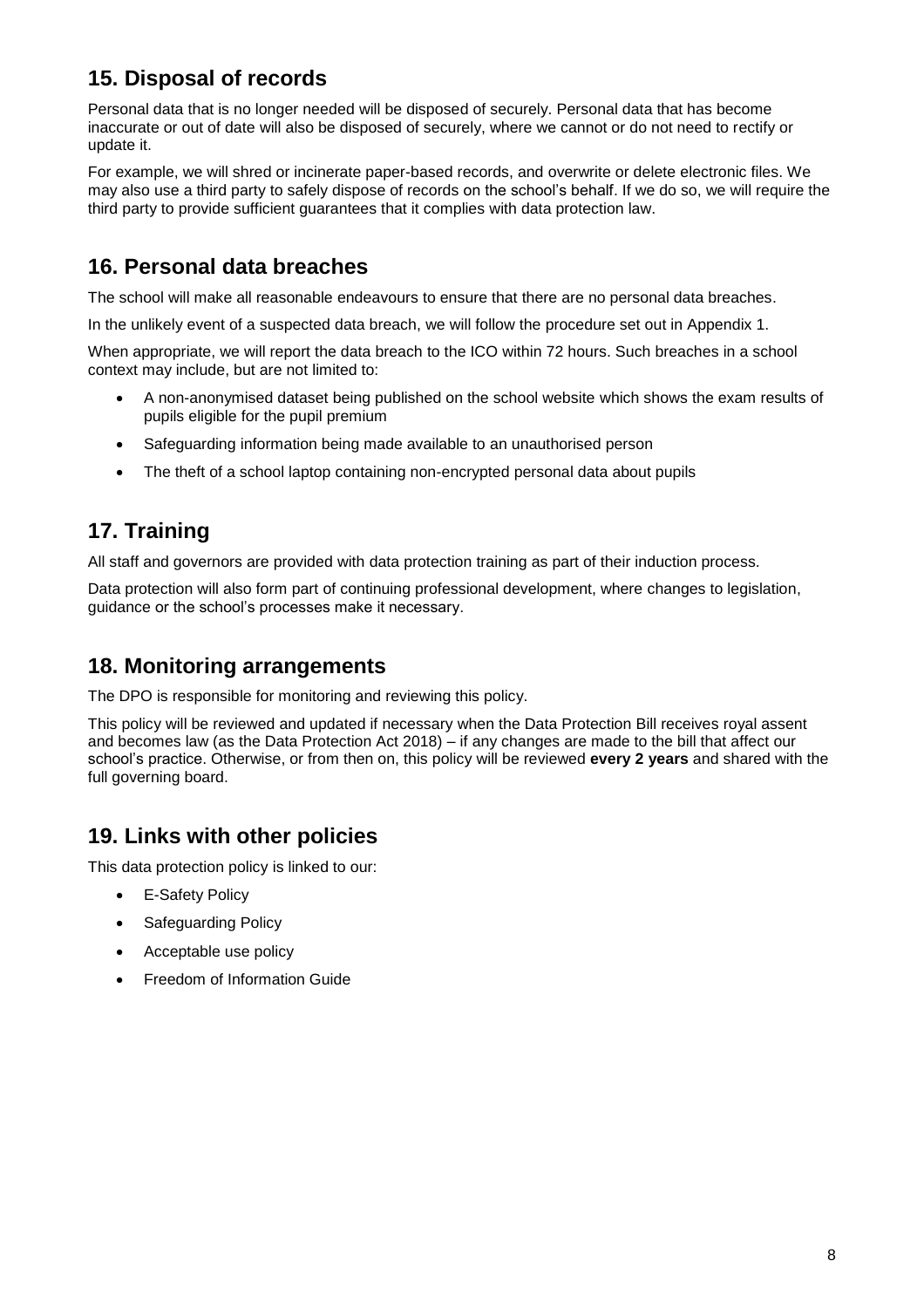# **Appendix 1: Personal data breach procedure**

This procedure is based on [guidance on personal data breaches](https://ico.org.uk/for-organisations/guide-to-the-general-data-protection-regulation-gdpr/personal-data-breaches/) produced by the ICO.

- On finding or causing a breach, or potential breach, the staff member or data processor must immediately notify the DPO
- The DPO will investigate the report, and determine whether a breach has occurred. To decide, the DPO will consider whether personal data has been accidentally or unlawfully:
	- o Lost
	- o Stolen
	- o Destroyed
	- o Altered
	- o Disclosed or made available where it should not have been
	- o Made available to unauthorised people
- The DPO will alert the headteacher and the chair of governors
- The DPO will make all reasonable efforts to contain and minimise the impact of the breach, assisted by relevant staff members or data processors where necessary. (Actions relevant to specific data types are set out at the end of this procedure)
- The DPO will assess the potential consequences, based on how serious they are, and how likely they are to happen
- The DPO will work out whether the breach must be reported to the ICO. This must be judged on a case-by-case basis. To decide, the DPO will consider whether the breach is likely to negatively affect people's rights and freedoms, and cause them any physical, material or non-material damage (e.g. emotional distress), including through:
	- o Loss of control over their data
	- o Discrimination
	- o Identify theft or fraud
	- o Financial loss
	- o Unauthorised reversal of pseudonymisation (for example, key-coding)
	- o Damage to reputation
	- o Loss of confidentiality
	- $\circ$  Any other significant economic or social disadvantage to the individual(s) concerned

If it's likely that there will be a risk to people's rights and freedoms, the DPO must notify the ICO.

- The DPO will document the decision (either way), in case it is challenged at a later date by the ICO or an individual affected by the breach. Documented decisions are stored in the Administration Office in a locked filing cabinet
- Where the ICO must be notified, the DPO will do this via the ['report a breach' page of the ICO](https://ico.org.uk/for-organisations/report-a-breach/)  [website](https://ico.org.uk/for-organisations/report-a-breach/) within 72 hours. As required, the DPO will set out:
	- A description of the nature of the personal data breach including, where possible:
		- The categories and approximate number of individuals concerned
		- The categories and approximate number of personal data records concerned
	- o The name and contact details of the DPO
	- o A description of the likely consequences of the personal data breach
	- $\circ$  A description of the measures that have been, or will be taken, to deal with the breach and mitigate any possible adverse effects on the individual(s) concerned
- If all the above details are not yet known, the DPO will report as much as they can within 72 hours. The report will explain that there is a delay, the reasons why, and when the DPO expects to have further information. The DPO will submit the remaining information as soon as possible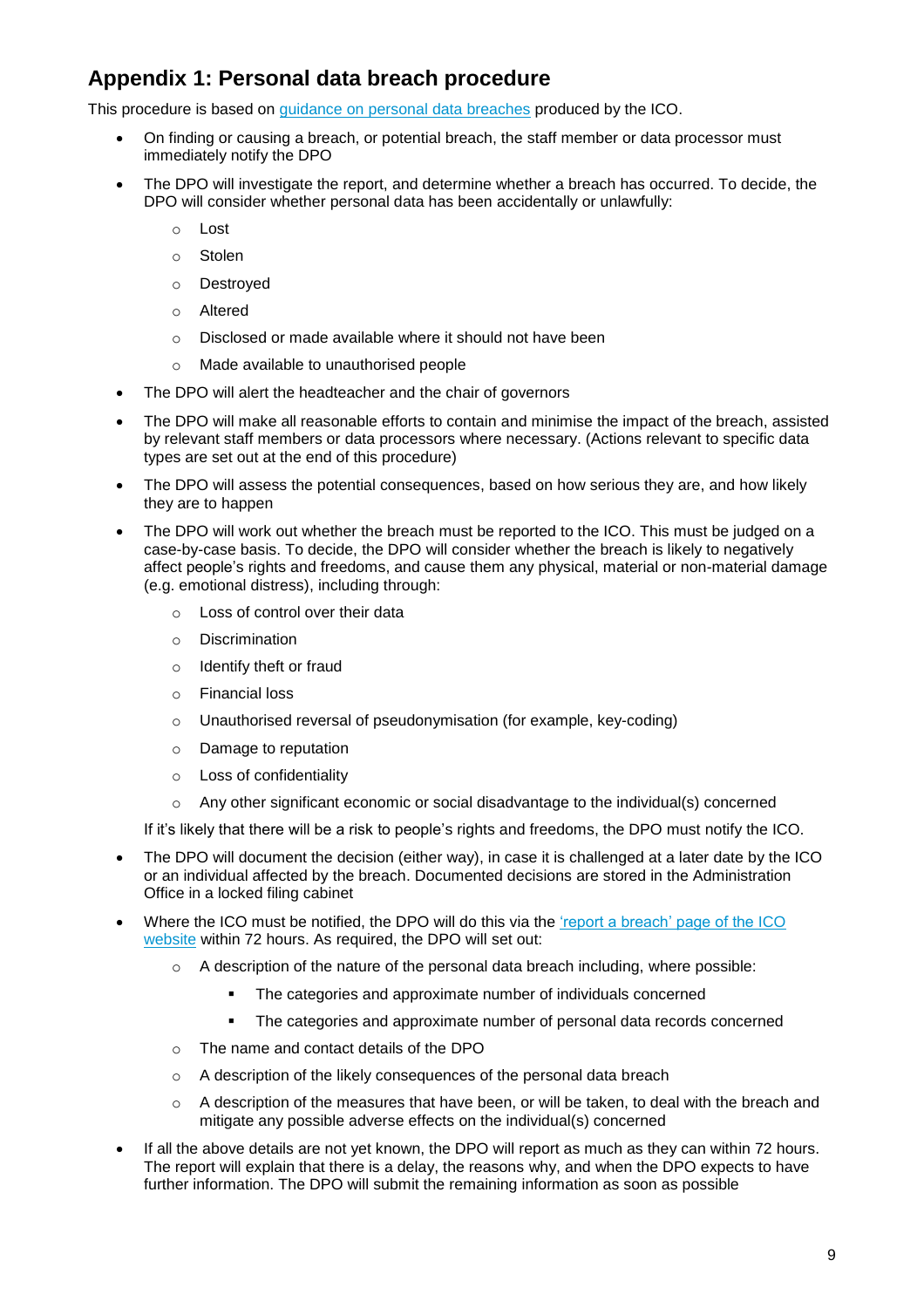- The DPO will also assess the risk to individuals, again based on the severity and likelihood of potential or actual impact. If the risk is high, the DPO will promptly inform, in writing, all individuals whose personal data has been breached. This notification will set out:
	- o The name and contact details of the DPO
	- $\circ$  A description of the likely consequences of the personal data breach
	- o A description of the measures that have been, or will be, taken to deal with the data breach and mitigate any possible adverse effects on the individual(s) concerned
- The DPO will notify any relevant third parties who can help mitigate the loss to individuals for example, the police, insurers, banks or credit card companies
- The DPO will document each breach, irrespective of whether it is reported to the ICO. For each breach, this record will include the:
	- o Facts and cause
	- o Effects
	- $\circ$  Action taken to contain it and ensure it does not happen again (such as establishing more robust processes or providing further training for individuals)

Records of all breaches will be stored in the Administration office of each school in a locked filing cabinet.

The DPO and Head of School will meet to review what happened and how it can be stopped from happening again. This meeting will happen as soon as reasonably possible

#### **Actions to minimise the impact of data breaches**

We will take the actions set out below to mitigate the impact of different types of data breach, focusing especially on breaches involving particularly risky or sensitive information. We will review the effectiveness of these actions and amend them as necessary after any data breach.

#### **Sensitive information being disclosed via email (including safeguarding records)**

- Personal data will only be sent by email in encrypted files.
- If special category data (sensitive information) is accidentally made available via email to unauthorised individuals, the sender must attempt to recall the email as soon as they become aware of the error
- Members of staff who receive personal data sent in error must alert the sender and the DPO as soon as they become aware of the error
- If the sender is unavailable or cannot recall the email for any reason, the DPO will ask the ICT department to recall it
- In any cases where the recall is unsuccessful, the DPO will contact the relevant unauthorised individuals who received the email, explain that the information was sent in error, and request that those individuals delete the information and do not share, publish, save or replicate it in any way
- The DPO will ensure we receive a written response from all the individuals who received the data, confirming that they have complied with this request
- The DPO will carry out an internet search to check that the information has not been made public; if it has, we will contact the publisher/website owner or administrator to request that the information is removed from their website and deleted

#### **Sensitive Information being published on the website**

Staff who update the website will be trained in secure data management

#### **Sensitive staff or pupil data shared with Governors**

All documents shared with Governors/Trustees will be anonymised